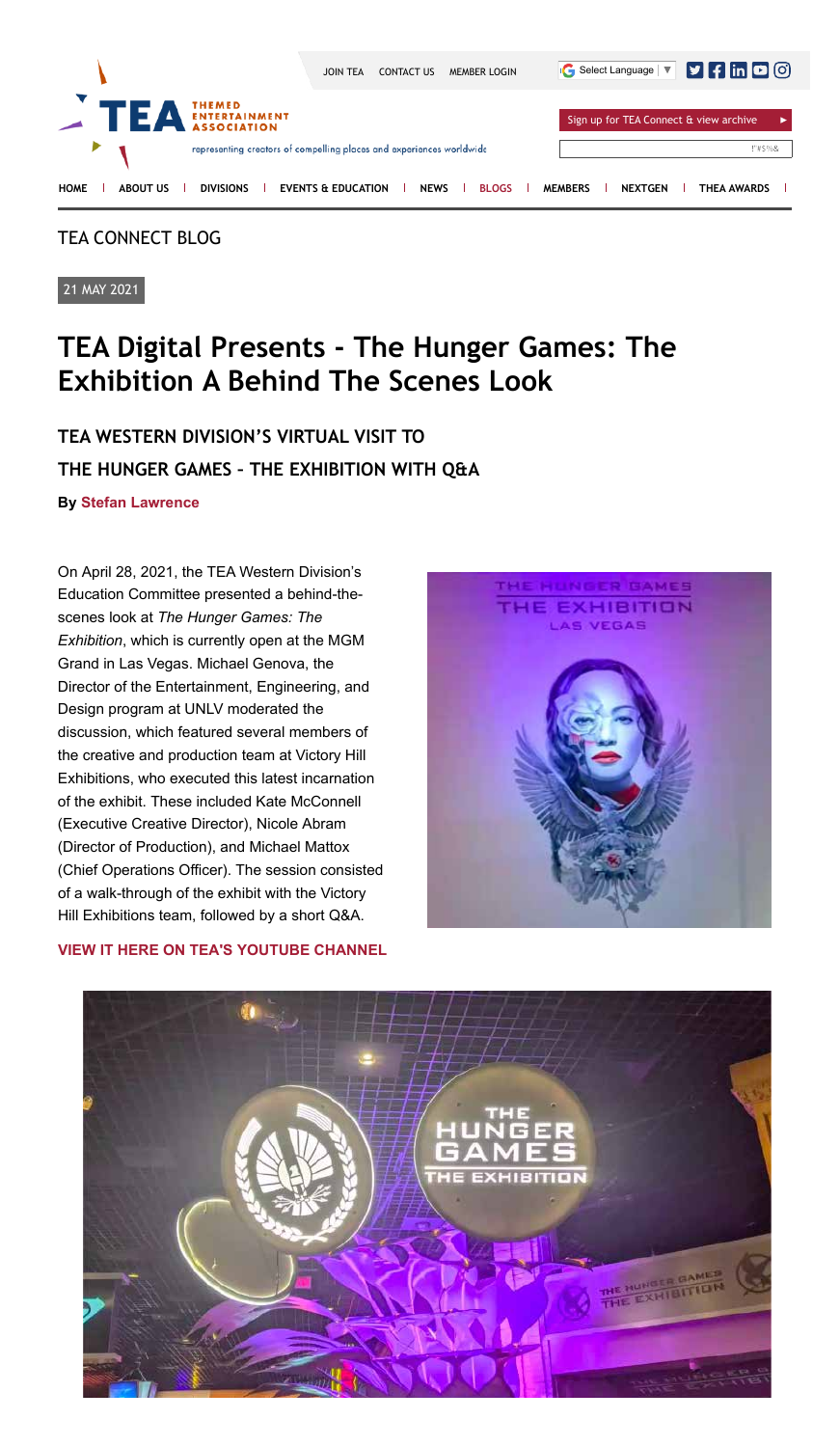*The Hunger Games: The Exhibition* began its life as a touring exhibition, premiering at the Discovery Times Square in 2015. It was originally designed by the Thinkwell Group, in concert with Lions Gate, the film studio behind the hit film franchise. The touring exhibition was aimed at museums, which meant including a lot of supplemental educational content, in addition to behind-the-scenes information about the movies. With the release of the prequel novel *The Ballad of Songbirds and Snakes* by Suzanne Collins and the upcoming release of a movie based on the book, Lions Gate wanted to revisit the exhibit as a way of keeping the property fresh with audiences. Victory Hill Exhibitions was tasked with utilizing the existing assets and adding new elements that would appeal to a Las Vegas audience. When the original exhibit was designed, the last two movies in the series had not yet been released, so there were ample sources of inspiration when it came to the refresh, especially from the District 13 portions of the film.



Key among these new elements is the new *Beetee's Archery Training* attraction, which features the world's largest interactive touchscreen – so big that it's actually certified by the Guinness Book of World Records. The screen is 56.24 meters long, and is illuminated by four 4K projectors. The screen uses IR sensors to let guests fire actual projectiles toward the screen in an action-packed simulation of what training was like in District 13, home of the rebellion against the Capitol. Michael Mattox described the extensive R&D process Victory Hill employees took to figure out exact materials, animation, and sensitivities needed to create a satisfying experience for guests. Another new element for the MGM Grand installation is *Capitol TV Trivia*, an interactive media exhibit where guests answer Caesar's yes or no to trivia questions by standing on designated areas on the floor. The game then figures out what percentage of people chose to each answer to determine if the group (up to 14 people at a time) chose correctly.

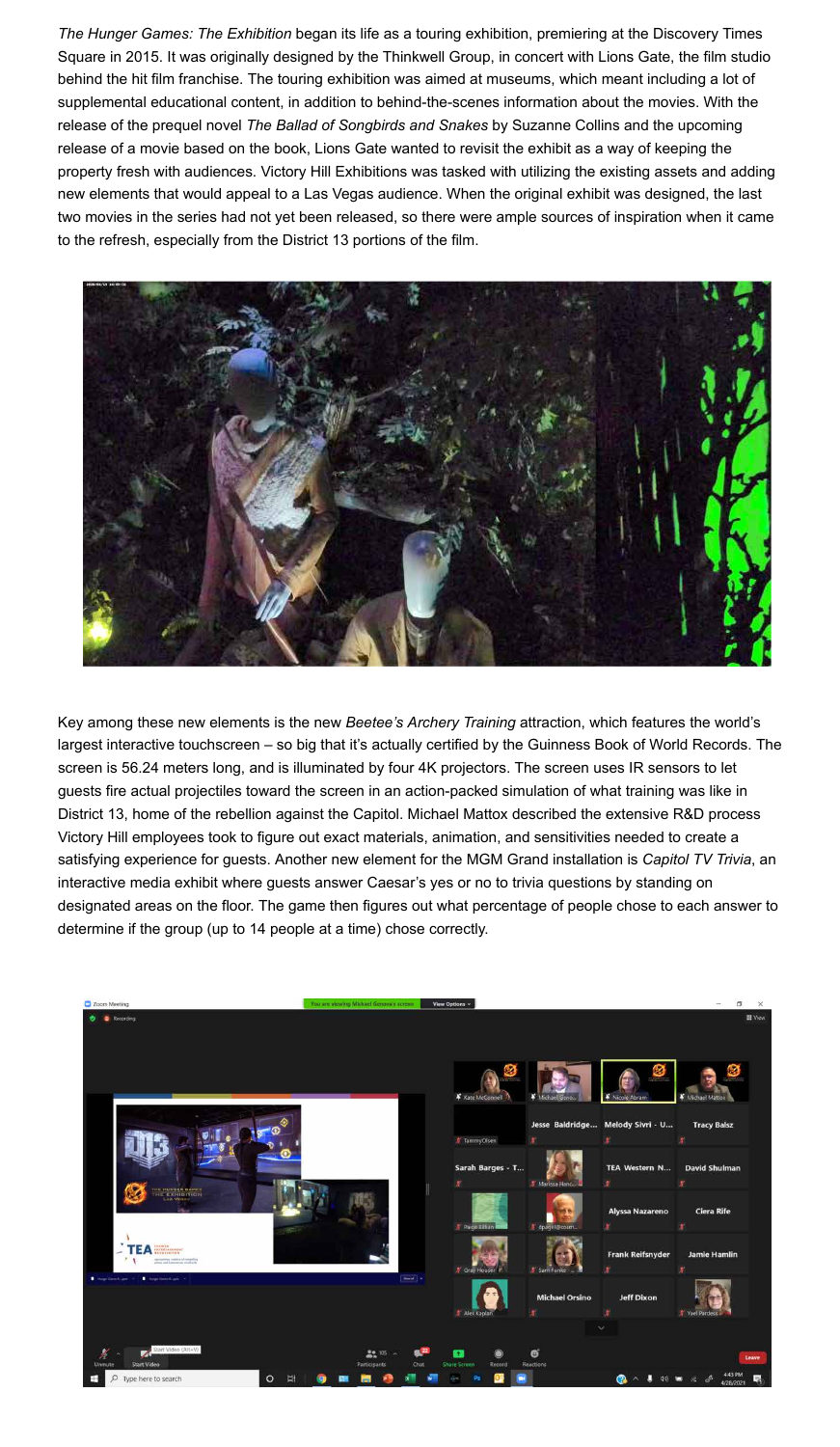A major element of the exhibit is that original costumes from the films are on display and available for viewing up close – which is especially important given the amount of detailed work and craftsmanship that have gone into each piece. Created by designers Kurt & Bart, many of the costumes feature exquisite embroidery and ornate finishes. One of the pieces that had to be created from scratch for the exhibit was the wings on Katniss's Mockingjay outfit – in the film, they were computer generated! However, since it's such an iconic image, the wings were recreated out real feathers in order to look as much like the visual effects in the film as possible.



One of Michael Genova's favorite parts of the exhibit was visiting President Snow's office in his mansion – a truly impressive set. However, this office in the film was portrayed by a real French chateau, and Lions Gate did not have the rights to recreate the architecture of the the chateau itself! The exhibit designers had to design an entirely new set that retained the feel of the original without *being* the original. In addition, they 3D printed President Snow's eagle sculpture because the original prop had been sold at auction and was not available.



Victory Hill Exhibitions also detailed the numerous safety measures that have had to be implemented because of COVID-19, including acrylic dividers, hand sanitizer stations, mandatory mask requirements, and lowered capacity. Beyond the on-site safety requirements, there were additional challenges when it came to managing remote design and installation processes. Victory Hill showed off some of their technological solutions to remote production, including a virtual control room from which they could interact directly with onsite staff. This solution was utilized during the production process for The Hunger Games: The Exhibition and has proven useful for other productions as well.